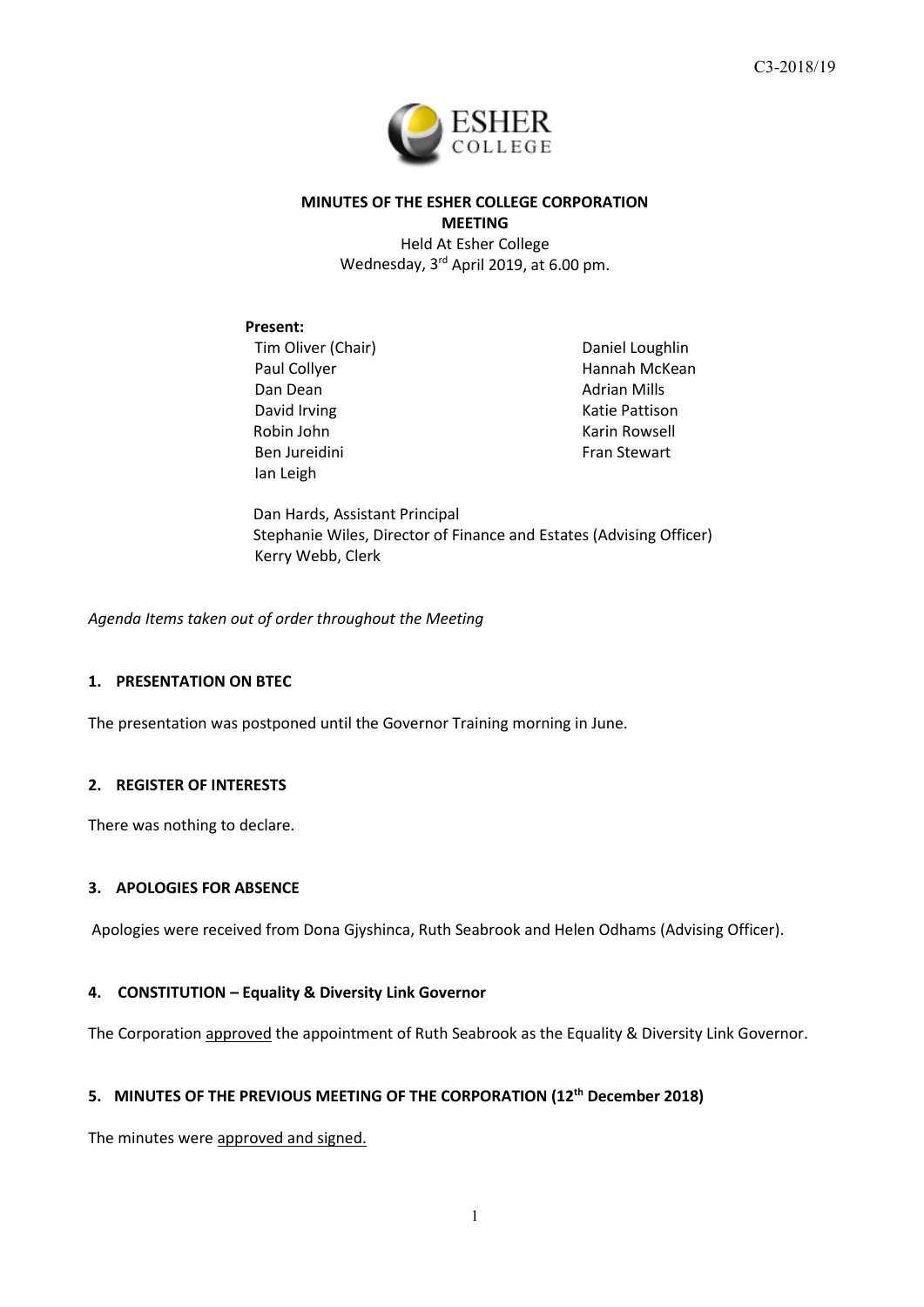# **6. MATTERS ARISING OF THE PREVIOUS MEETING OF THE CORPORATION**

**C2-001** Complete: The Principal has circulated the link to the "Raise the Rate" Campaign to Governors.

**C2-002** Complete: Financial forecasts were reviewed by the Director of Finance and Estates for the Academy Conversion Review.

**C2-003** Complete: Dates for the Special Meetings were agreed.

**C2-004** Complete: Consistency within Committee TORs.

**C2-005** To be completed: Staff Probationary Policy will be reviewed by the Strategy and Policy Committee as per review schedule.

**C2-006** Complete: Governor attendance at College to be removed as a standing agenda item.

# **7. MINUTES OF THE SPECIAL MEETING OF THE CORPORATION (22nd January 2019)**

The minutes were approved and signed.

### **8. MATTERS ARISING OF THE SPECIAL MEETING OF THE CORPORATION**

**C Special-001** Complete. Next steps have been undertaken for conversion to a single academy trust.

**C Special-002** Complete: Principal has consulted with potential Members of the newly-formed academy.

**C Special-003** In Progress: Name change to "Esher Sixth Form College" is currently in progress.

# **11. UPDATE ON ACADEMY CONVERSION**

#### **11.1 Summary of Progress**

The conversion to a 16-19 Single Academy Trust has been progressing and has been a key priority for this term.

# **11.2 Academy Articles of Association**

The draft Articles of Association for the Academy, currently include Tim Oliver as a Member of the Company. However, as the elected leader of Surrey County Council if he were to become a Member, additional Members would need to be appointed to dilute individual voting powers. Therefore, Tim Oliver has agreed, due to these circumstances, he will not become a Member of the Company. However, it was agreed that any future Chair of the Board would be expected to become a Member of the Company.

Former Governors, Terry Price, David Lavarack and Clarissa Wilks have kindly agreed to become Members of the Company.

The following comments were made on the draft Articles of Association:

• Clause 45 and 46 – The model Articles of Association include no maximum number of Trustees. However, in the draft Articles of Association, Clause 45 states that Trustees shall not be more than fifteen. This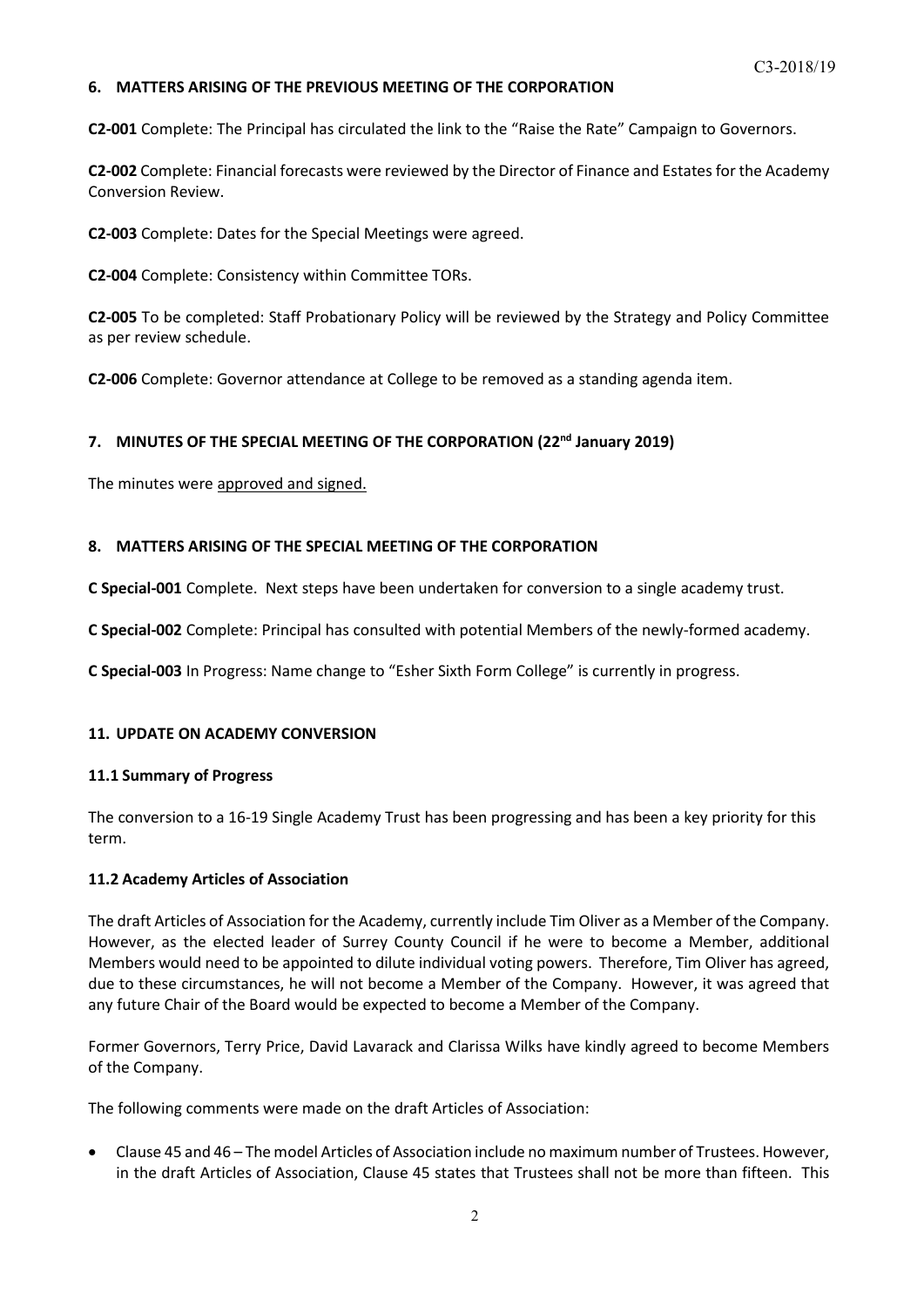was included as the Corporation currently works well with a maximum of 15, but it was felt important to retain Clause 46 which allows flexibility of how those 15 Trustees are made up.

- Clause 46a shall be retained but it was recognised that in practice it would be up to 8 Trustees rather than 10.
- Clause 82 include wording to clarify that Student Trustees can not become chairman or vice-chairman.

Governors were invited to send any typos found within the draft Articles of Association to the Director of Finance and Estates.

**ACTION: Principal and Director of Finance and Estate** to incorporate the above agreed amendments to the Academy Articles of Association.

Q. Going forward, if a model document is adapted to meet the specific needs of the College, can tracked changes be used to more easily identify changes? Yes, this will be done in the future.

Q. Is the balance of external Trustees to those associated with the College (staff, parents, students) at the right level? It is proposed following conversion that appointments to the Board will be made following a process similar to that for appointing Members of the Corporation. The Board of Trustees will then make recommendations for appointments to the Members.

The Corporation approved the Academy Articles of Association, subject to the agreed amendments being made and the date being updated.

The amended document will be sent to the Solicitor who will then submit it to the DfE for approval.

The Corporation agreed that delegating authority would be given to the Chair of the Corporation and the Chair of the Strategy and Policy Committee to give oversight and approve any minor amendments the DfE might want. They are authorised to use judgement as to determine whether any proposed amendments are substantive enough to require Corporation approval.

**ACTION: Chair of the Corporation and Chair of the Strategy and Policy Committee** to review (if applicable), any further minor amendments and to use judgement to refer to the Corporation for approval, where necessary.

# **11.3 Setting up the company: Esher Sixth Form College Single Academy Trust**

A bank account in the new company's name "Esher Sixth Form College" needs to be set up. This requires Corporation approval.

Q. Will the transfer happen in one day? The assets and liabilities will transfer to the new company, Esher Sixth Form College, from 31<sup>st</sup> August 2019 to 1<sup>st</sup> September 2019. Final approval for the transfer can be given at the next Corporation meeting in July 2019, but this cannot happen until the shell company is set up. During the July Corporation meeting the practicalities of the transfer will be addressed.

The Principal confirmed that there had been universal positivity from staff and the student union for the name change to "Esher Sixth Form College".

The Corporation approved that the company and bank account "Esher Sixth Form College Single Academy Trust" be set up.

**ACTION: Director of Finance and Estates** to proceed with setting up the company and bank account "Esher Sixth Form College Single Academy Trust".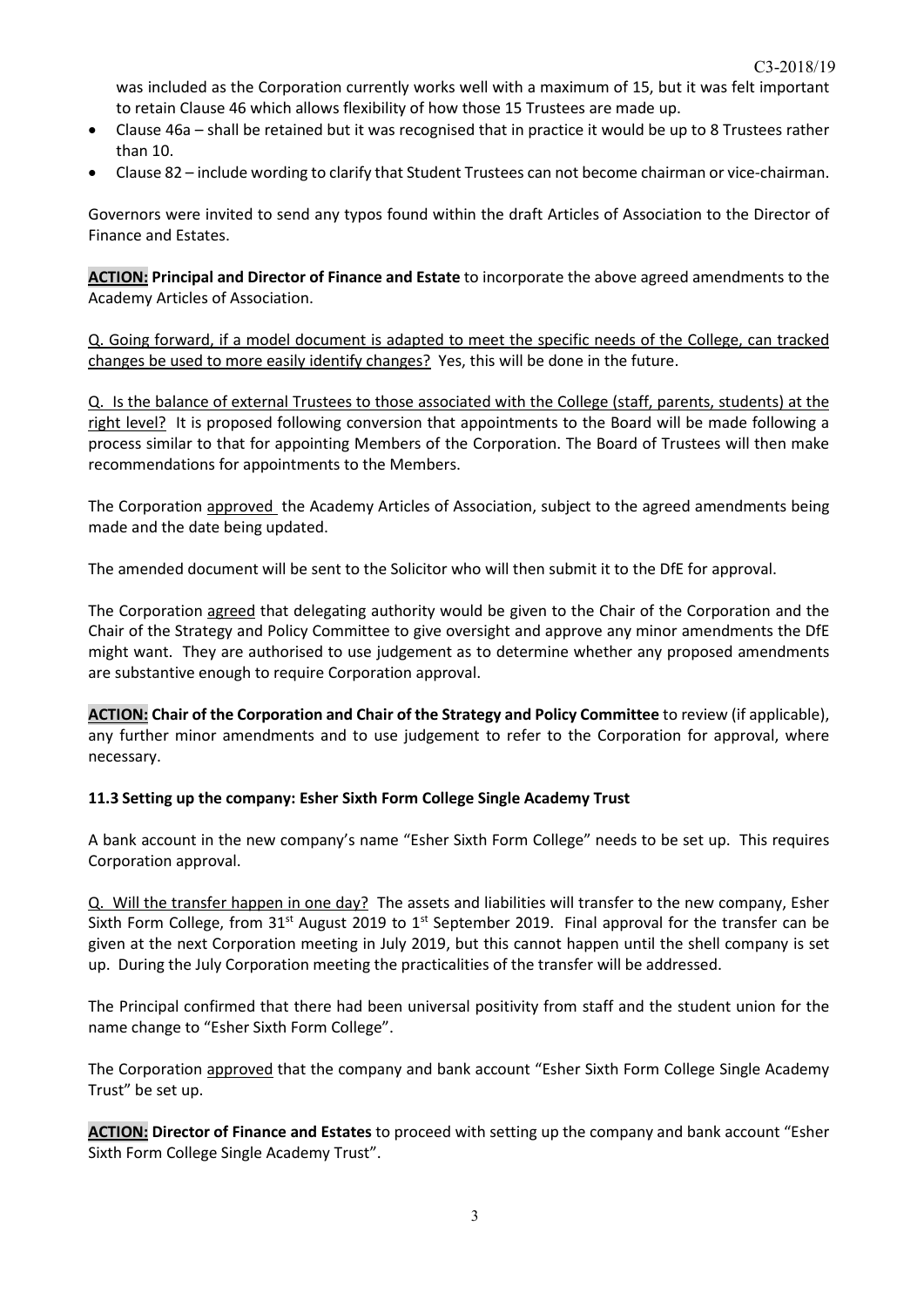# **11.4 Proposed training in academy governance**

The Principal reported that Helen Cairns of Eversheds has kindly agreed to present on academy governance at the Governor's training morning in June.

# **9. PRINCIPAL'S REPORT**

The Principal gave a brief update on any changes since his report was prepared.

• Update on pay – Whilst the support staff pay settlement backdated to September 2018 has now been agreed, settlement has not yet been reached for teaching staff. The settlement for support staff pay is on a sliding scale, according to an individual's current position on the spine. It is anticipated that the pay settlement for the teachers pay is likely to mirror this approach. The Principal reported that the teaching unions are consulting on possible industrial action.

Q. When we convert to an academy in September 2019, will we receive the pay grant for 16-19 academies? We anticipate that we will receive this for 2019/2020, at least until it ends. The College will continue to follow national pay agreements.

- Explore Event the College held a successful explore event today, the last in a series of 12.
- Withdrawal rate analysis of the withdrawal rate has shown there has been proportionally fewer withdrawals this year than the last two years. This gives some indication that the marketing efforts currently being undertaken are having some impact.
- ALPS Certificate of Outstanding Progress The College has been awarded this for exceptional valueadded performance over the last 3 years. Details of this certificate have been added as a news item on the website and on the College's social media feeds.
- Funding and Finance the Principal confirmed that the outstanding query is being considered by the ESFA. It is not a material amount.
- "Raise the Rate" Campaign the Principal urged Governors to write to their local MP in support of the "Raise the Rate" Campaign. The Principal agreed to circulate the SFCA template letter which could be adapted.
- Subjects for External Quality Reviews will include a cross college review looking at Student Support services, as well as the Psychology and Media departments.

**ACTION: Principal** to circulate SCFA "Raise the Rate" Campaign template letter to Governors.

# **9.1 Student Union Report**

The Chair of the Student Union reported that efforts have been focussed on the transition to the next Student Union body. The "Mental Health" focus week has been very positively received. The Student Union continues to focus on ECAT and have been working hard to ensure that 6.1 are aware of ECAT to ensure that the strong relationship and support for this charity continues.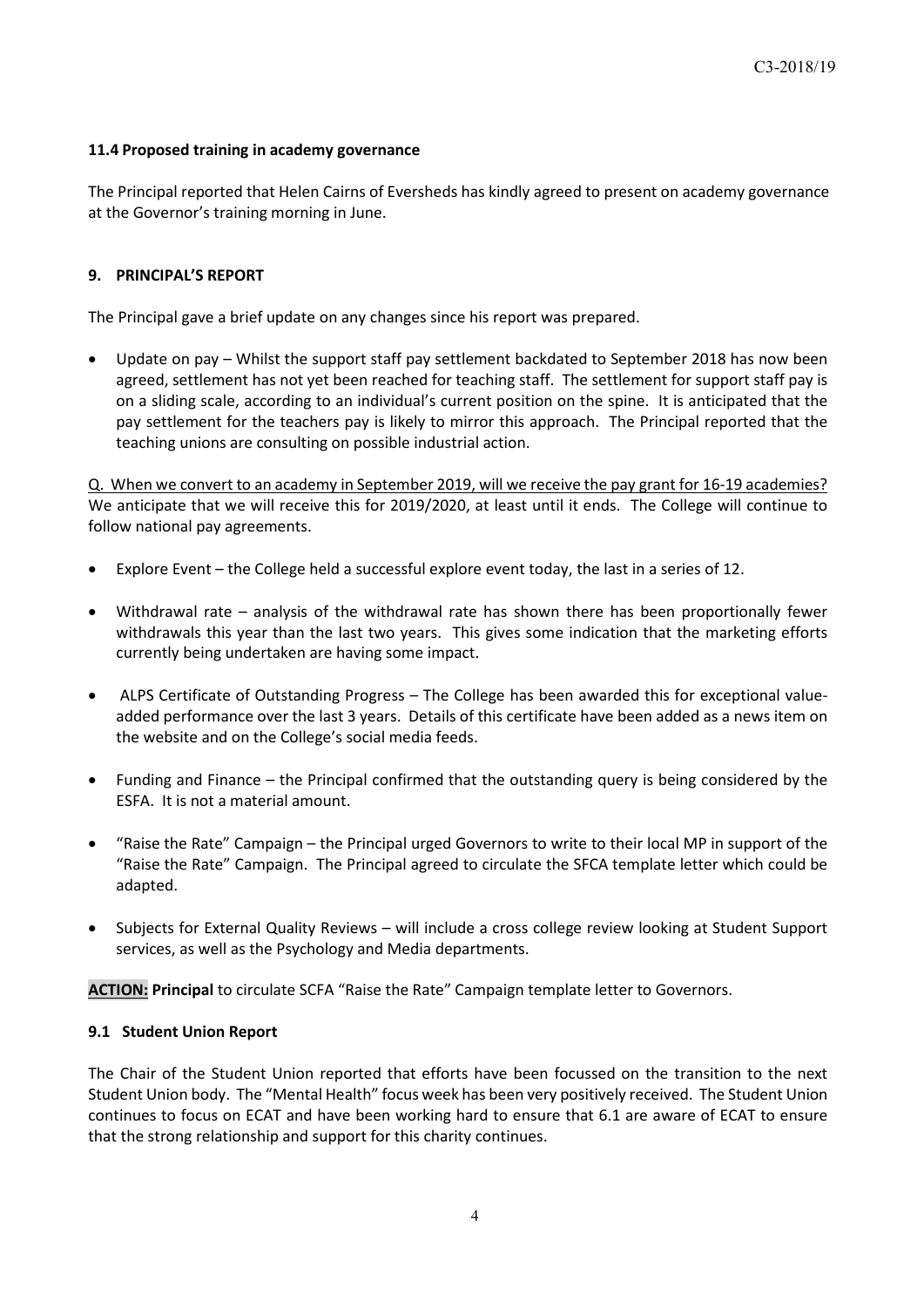Q. Does the College get involved with the Surrey Youth Cabinet? It is not something the College has previously been involved in, but it is something that can be investigated.

*The Chair of the Corporation left the meeting at 6.40pm. The Vice-Chair of the Corporation took over as Chair of the meeting.* 

### **9.2 Finance Reports**

The Chair of the Finances and Estates Committee reported that the finances are on target. The variances on expenditure are due to vacancies in IT, however it was confirmed an IT Developer has just been recruited.

Q. What is the cost of rebranding? The College is getting a quote for re-branded signage. The College are assessing what will be done now and what re-branding can be delayed until after the College has been converted into an academy and is able to reclaim the VAT. The Director of Finance and Estates will shortly be preparing the budget for next academic year, which will include the marketing budget for next year (including any re-branding budget).

### **9.3 Review of Quality Improvement Plan**

The Principal reported that targets 12, 14 and 18 timings are optimistic, and they will be reviewed to ensure that there is not an ongoing target date. Target 6 deals with developing and implementing new cross-college SAR documentation and will be undertaken in two stages due to the timing of the new Ofsted framework publication. Therefore, this target will be either partly achieved or achieved over 2 years. The Principal reported that good progress was being made on those targets under the section "Effectiveness of Leadership and Management".

Q. What opportunities are there for the College to support Students who are not performing as expected at the end of year 13? There is no funding available for Students to repeat the same study programme in year 14 once qualifications have been taken. It was agreed that alternative options should be explored.

# **10. STRATEGIC PLAN 2019-2022**

The Principal reported that the process for drafting the Strategic Plan 2019 – 2022 was started at the training morning last June. It is a three-year headline strategic plan and has been shared with the Student Union and Staff, who have received it positively. As recommended by the Strategy and Policy Committee, a footnote has been added documenting the decision to convert to a 16-19 Single Academy Trust and the associated timeline.

Q. Should the front cover reflect the proposed name change to "Esher Sixth Form College" It was agreed this is a contemporaneous document and should therefore use the current name.

Q. Should we include a reference to the College being co-educational in the Mission Statement? The Mission Statement is reviewed on a regular basis. This can be investigated at the next review.

Q. What is the Curriculum Programme for Students in 2022? It will be A-Levels (3 A-Levels and other enrichment activities) or BTECs or a mix of the two courses. As addressed in the Strategic Plan there is ambiguity regarding the direction of the BTEC, however it is considered that the new RQF (Regulated Qualifications Framework) is significantly more rigorous. The College will also monitor the pilot roll out of T Levels in 2020-21. The Principal will report back to Governors when the position is clearer regarding T Levels.

Q. What proportion of Students currently take BTECs rather than A-Levels at the College? Approximately 15% of entries are for BTEC qualifications.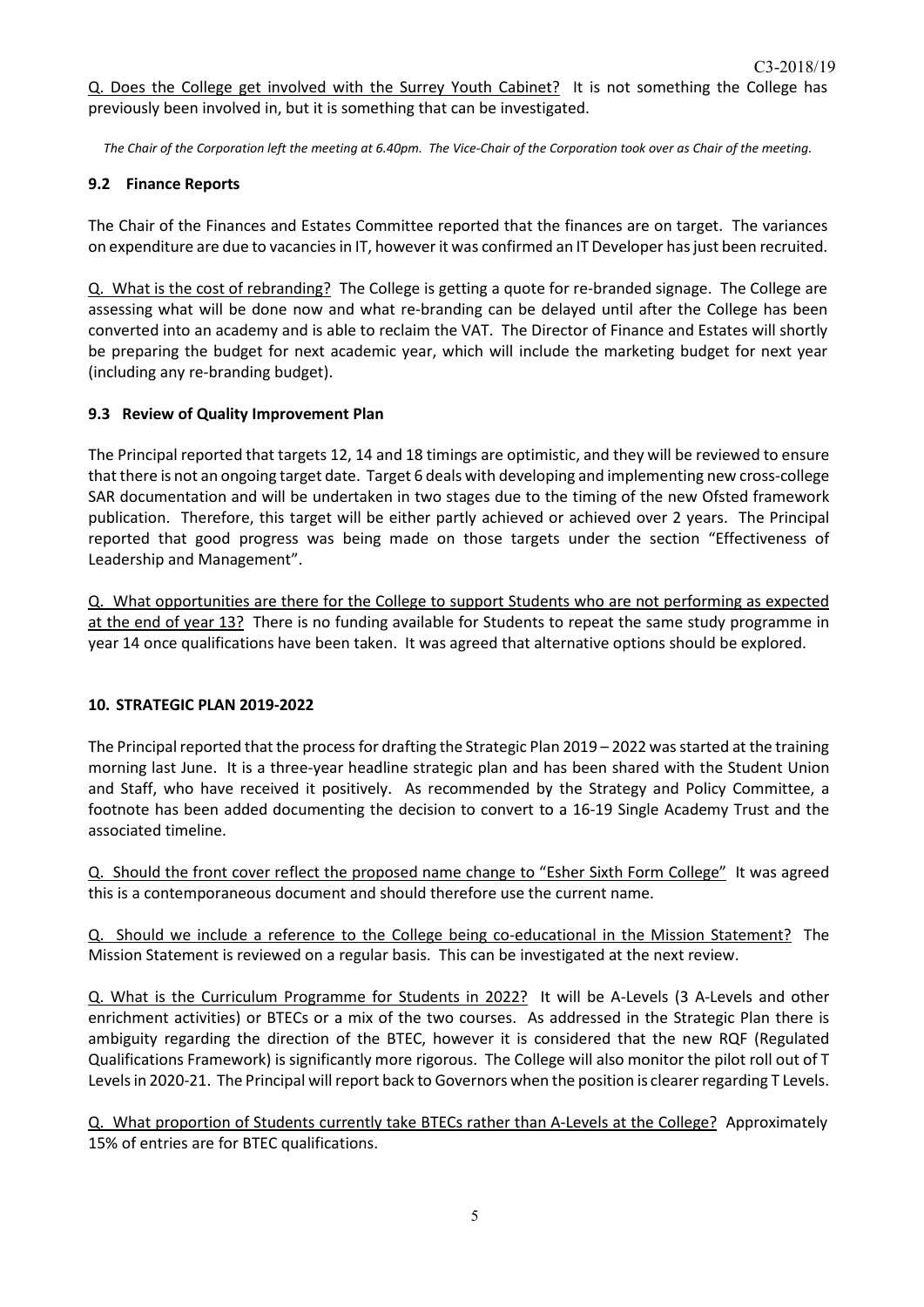The Principal reported that the Director of Progression Guidance is working on the expansion of work experience as an important element in study programmes and the provision of work-related learning opportunities. Identifying potential work experience placements through the College Alumni network is being explored and although external companies have been considered, it has been concluded that this is something that, at least initially, can be undertaken in-house. It was agreed that it would be useful to explore whether Students' parents might be able to offer work experience and/or the longer three-month placements. Consideration would be given to including some questions on Student registration forms enquiring whether parents might be willing to assist work placements and, if so, which sectors they work in.

Section 3 of the Strategic Plan addresses Student Numbers and provides a high-level overview of how this is being monitored and addressed. The Principal confirmed that a full review of the marketing activity is being undertaken and the assessment of the impact of this is ongoing. Katie Pattison offered her assistance to the marketing department and, specifically, the opportunity for developing the marketing strategy in the context of the conversion to an academy and the opportunities this may present. The Principal thanked her.

Section 5 of the Strategic Plan addresses External Relations. It was agreed it would be useful to add a bullet point to the end of this section, linked specifically to teacher recruitment and liaison with teacher training organisations, including universities. This would help to differentiate the College from other establishments by providing different emphasis on student progression. It was noted that the recent Higher Education day at the College was well attended with over 90 Higher Education providers. A Governor had attended and was very impressed with the event and the feedback that the Universities had given about Esher College. It was agreed that it was very useful for Students to have the opportunity to attend such events and to be able to demonstrate this on their UCAS application.

There was general discussion as to whether SMART targets could be introduced into the Strategic Plan. It was noted that this plan had been prepared in the format requested by the Corporation with the focus on a strategical rather than operational level. The Financial Strategy Group had convened before the meeting and were specifically focusing on some areas of the Strategic Plan in more detail.

The Corporation approved the Strategic Plan 2019-2022 subject to the following:

- Incorporate the above agreed amendments.
- The Financial Strategy Group and Marketing department are starting to focus on several areas in the Strategic Plan and will report back on findings and recommendations. The Corporation should therefore commit to undertaking a review of what they want the Strategic Plan to include going forward and provide clear guidance for the next Strategic Plan.
- It should be investigated if the Strategic Plan can be reviewed via the College SAR. As the SAR is considered by Corporation, it may be possible to quantify some of the bullet points within the Strategic Plan at this stage. This will enable the Strategic Plan to become a living document, more measurable and enable it to be refined and updated.

**ACTION: Financial Strategy Group and Marketing group** to feedback to Corporation on areas explored relating to the Strategic Development Plan.

**ACTION: Principal and Deputy Principal** to investigate if the Strategic Plan can be reviewed via the College SAR.

# **12. ADMISSIONS POLICY 2020**

This was discussed in November and there has been no significant changes since then. The main changes to the policy was that applications for both "Guaranteed Applicant Status" and "Open Applicant Status" are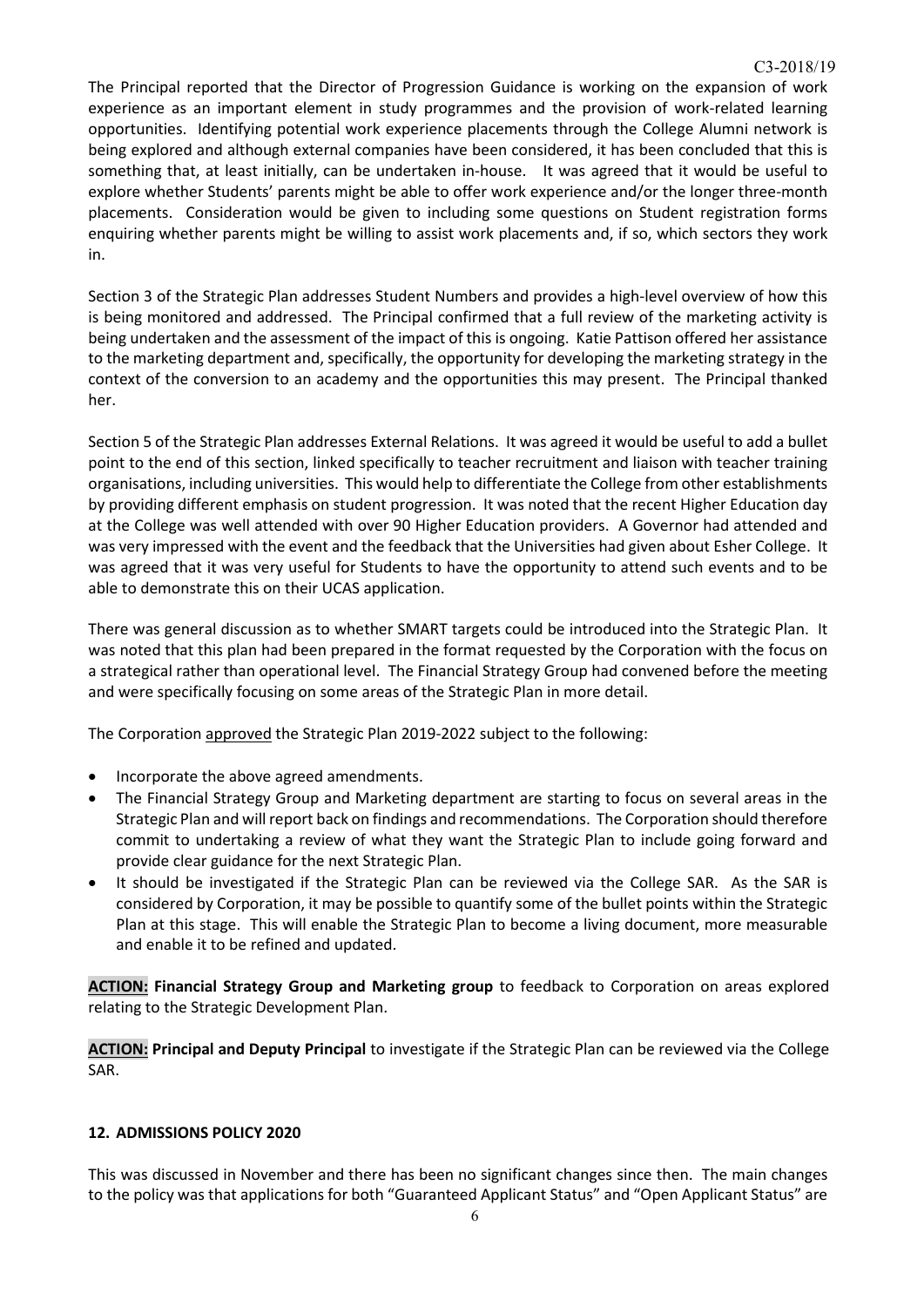now open at the same time for the same period, wording relating to the Exceptional Applicant Status and rephrasing how the College works with the Local Authority. The Strategy and Policy Committee had reviewed it, and subject to some minor amendments, recommend it to the Corporation.

Subject to the following amendment, delete the sentence "Please note that this does not guarantee a place on particular courses", the Governors approved the Admissions Policy 2020.

# **13. GOVERNORS' SKILLS AUDIT CRITERIA**

The Governors at the meeting completed and submitted their skills audit questionnaire.

# **14. REPORT BACK FROM COMMITTEES**

# **14.1 Finance and Estates Committee**

The Chair of the Finance and Estates Committee gave an update on the proposed building projects including the potential new glass structure dance studio. He explained the challenges that had been encountered in the tendering process. The Director of Finance and Estates confirmed that due to the lead time the work could not be carried out during the Summer holidays. However, if areas were sufficiently cordoned it could potentially be undertaken during term time.

The Director of Finance and Estates is seeking a further quote for the fire alarm upgrade, after having received two significantly different quotes.

The Chair of the Finance and Estates Committee concluded by congratulating the Director of Finance and Estates on a successful CIL bid for the installation of new bike shelters at the College. The base will be installed over the Easter holidays and the new racks will be installed in May half-term.

# **14.2 Strategy and Policy Committee**

The Chair of the Strategy and Policy Committee reported that the Committee had approved the Link Governor Terms of Reference (Safeguarding). The Link Governor – Safeguarding and the Safeguarding team had invested a significant amount of time making substantial revisions to reflect the new Safeguarding requirements and legislation and were thanked for their efforts.

As discussed at the Strategy and Policy Committee, the Chair invited any alternative proposals for topics for the training morning to the currently proposed topic of "Updates on Conversion to an Academy". There were no further proposals for the training.

# **15. LINK GOVERNORS REPORTS**

The Safeguarding Link Governor reported:

- The College has updated safety procedures relating to mental health and prevent procedures, i.e. reporting concerns direct to police in certain circumstances, such as during the school holidays.
- The Terms of Reference for Link Governor (Safeguarding) reflect the latest legislation and includes a schedule of topics for review each term and a cross-college safety report. The safeguarding team have also introduced a "Search, Confiscate and Restraint" procedure.
- 93% of Governors have now completed the Keeping Children Safe in Education update training. There would be further training for staff on safeguarding updates and online safety given in the May Inset. The DSL and Deputy DSL are also attending biennial Safeguarding Refresher training in June.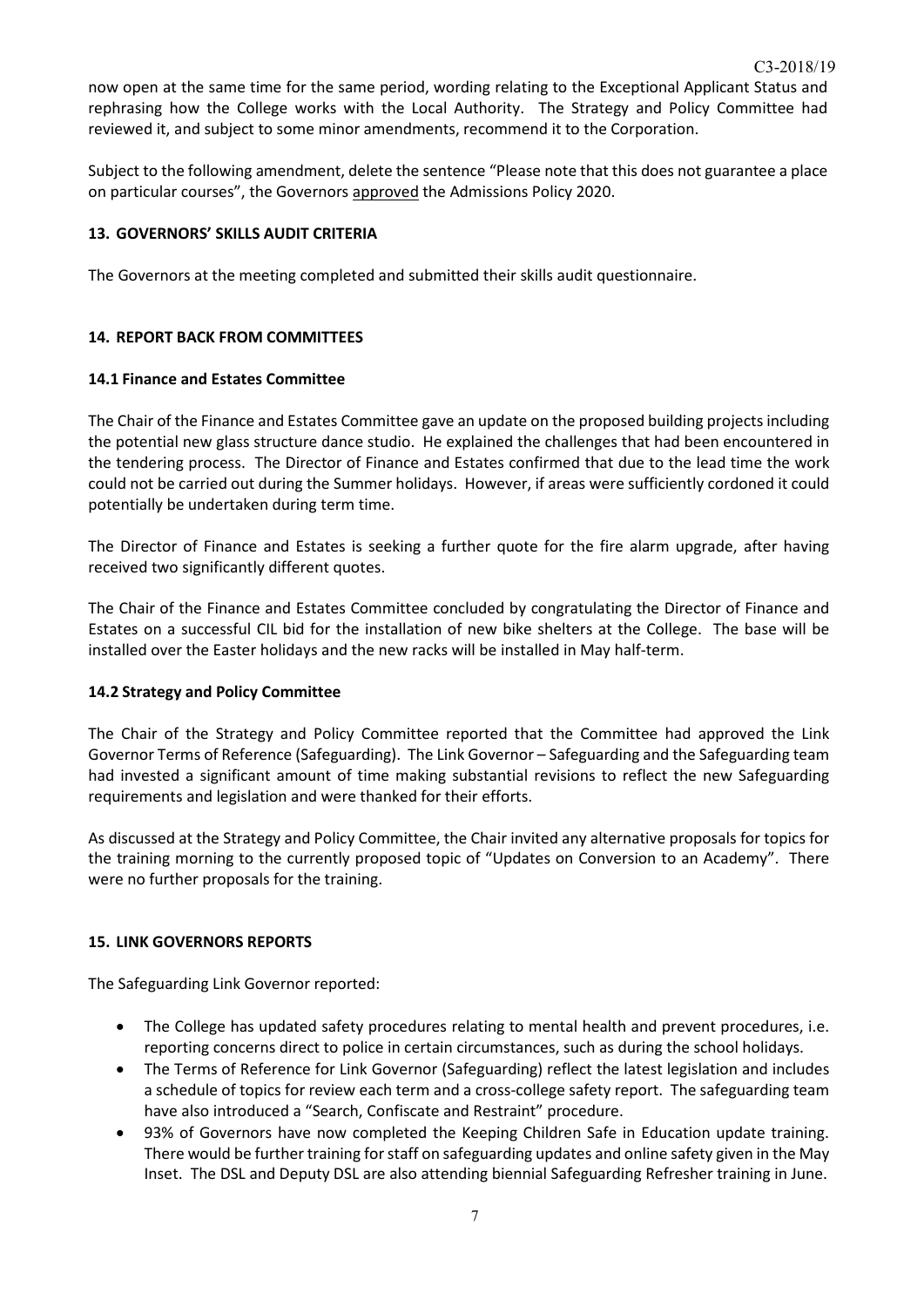# **16. AOB**

There was none.

# **17. DATE OF NEXT MEETING: Wednesday 10th July 2019**

*The meeting closed at 7.50 pm. Attendance was 86.67% (13 out of 15 members)*

Signed………………………………………

Date………………………………………...

### **SUMMARY OF ACTIONS**

| $C3-001$            | Item 11.2: Academy Articles of Association<br>Principal and Director of Finance and Estate to incorporate the above agreed<br>amendments to the Academy Articles of Association.                                                                                 |
|---------------------|------------------------------------------------------------------------------------------------------------------------------------------------------------------------------------------------------------------------------------------------------------------|
| $C3-002$            | Item 11.2: Academy Articles of Association<br>Chair of the Corporation and Chair of the Strategy and Policy Committee to review,<br>if required, any further minor amendments and to use judgement to refer to the<br>Corporation for approval, where necessary. |
| $C3-003$            | Item 11.3: Setting up the company and bank account Esher Sixth Form College<br><b>Single Academy Trust</b><br>Director of Finance and Estates to proceed with setting up the company and bank<br>account "Esher Sixth Form College Single Academy Trust".        |
| C3-004              | Item 9. Principal's Report<br>Principal to circulate SCFA "Raise the Rate" Campaign template letter to Governors.                                                                                                                                                |
| $C3-005$            | Item 10. Strategic Development Plan 2019-2022<br>Financial Strategy Group and Marketing group to feedback to Corporation on areas<br>explored relating to the Strategic Development Plan.                                                                        |
| C <sub>3</sub> -006 | Item 10. Strategic Development Plan 2019-2022<br><b>Principal and Deputy Principal to investigate if the Strategic Plan can be reviewed</b><br>via the College SAR.                                                                                              |